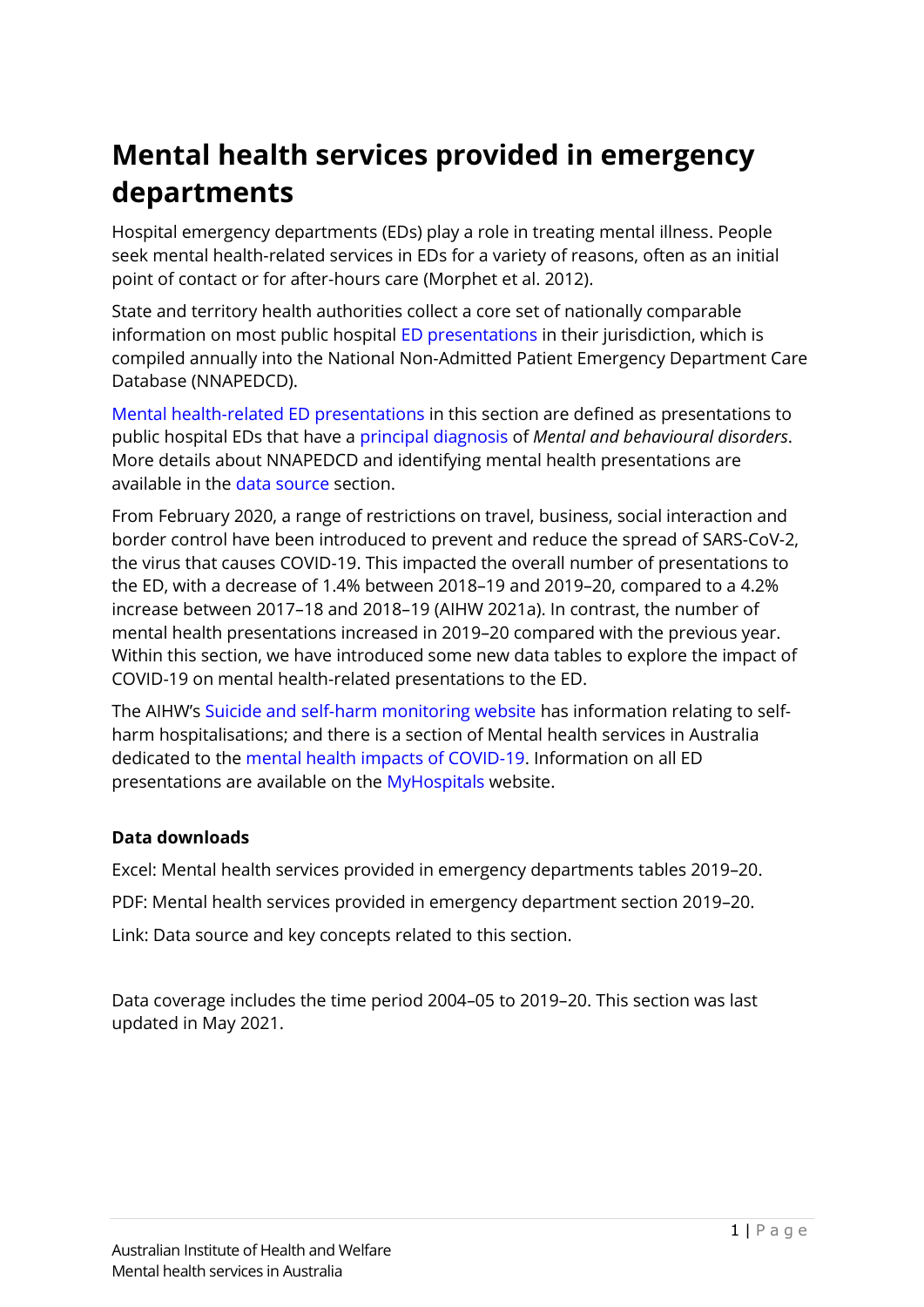#### **Key points**

- **310,471** presentations to public Australian EDs were mental health-related in 2019–20, which was 3.8% of all presentations. This is a slightly higher proportion than in 2018-2019 where mental health-related ED presentations comprised 3.6% of all presentations.
- **77.1%** of these mental health-related ED presentations were classified with a triage status of either *Urgent* (patient should be seen within 30 minutes) or *Semi-urgent* (within 60 minutes).
- **68.0%** of mental health-related ED presentations were seen on time (based on triage status) compared with 74% of all ED presentations.
- **55.1%** of mental health-related ED presentations had a principal diagnosis of either *Mental and behavioural disorders due to psychoactive substance use* or *Neurotic, stress-related and somatoform disorders*.

# **Service provision**

#### **States and territories**

In 2019–20, there were 310,471 public hospital ED presentations with a mental healthrelated principal diagnosis recorded, representing 3.8% of all ED presentations. This proportion is slightly higher than in previous years as a result of the overall number of ED presentations decreasing due to COVID-19 restrictions and the number of mental health presentations increasing from 2018–19 levels. South Australia had the highest mental health-related proportion of ED presentations (5.0%) and New South Wales had the lowest proportion (3.3%) (Figure ED.1).

Nationally, the rate of mental health-related ED presentations was 121.6 per 10,000 population. The Northern Territory had the highest rate (285.5) and Victoria the lowest (97.7).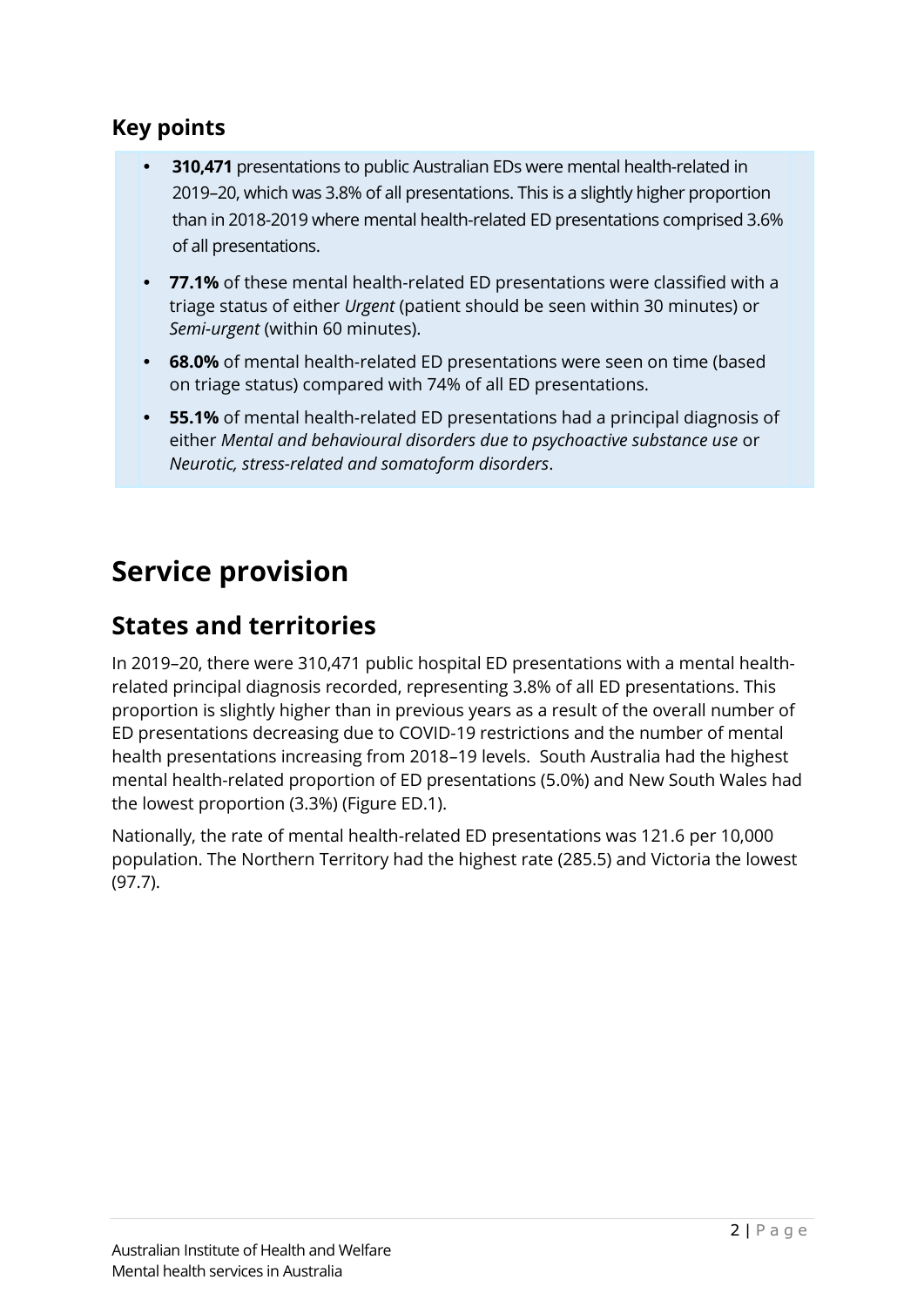

#### **Figure ED.1: Mental health-related presentations to public emergency departments, by states and territories, 2019–20**

Figure ED.1: Mental health-related presentations to public emergency department by states and territories, 2019-20 http://www.aihw.gov.au/mhsa

# **Patient characteristics**

# **Patient demographics**

In 2019–20, women aged 18–24 had the highest rate of mental health-related ED presentations (226.8 per 10,000 population) followed by men aged 35–44 years (202.0 per 10,000 population). The rate of mental health-related ED presentations was higher for males than for females (127.9 and 115.4 per 10,000 population respectively) (Figure ED.2).

Overall, those aged 18–24 years had the highest rate of mental health-related presentations(209.3 per 10,000 population); by contrast, people aged 85 years and older had the highest rate for all ED presentations (7850.9 per 10,000 population). This difference is likely to be influenced by the typical age of onset of many mental disorders (WHO 2019).

Aboriginal and Torres Strait Islander people, who represent about 3.3% of the Australian population (ABS 2018), accounted for 12.0% of mental health-related ED presentations, compared with 7.5% of all ED presentations. The rate of mental health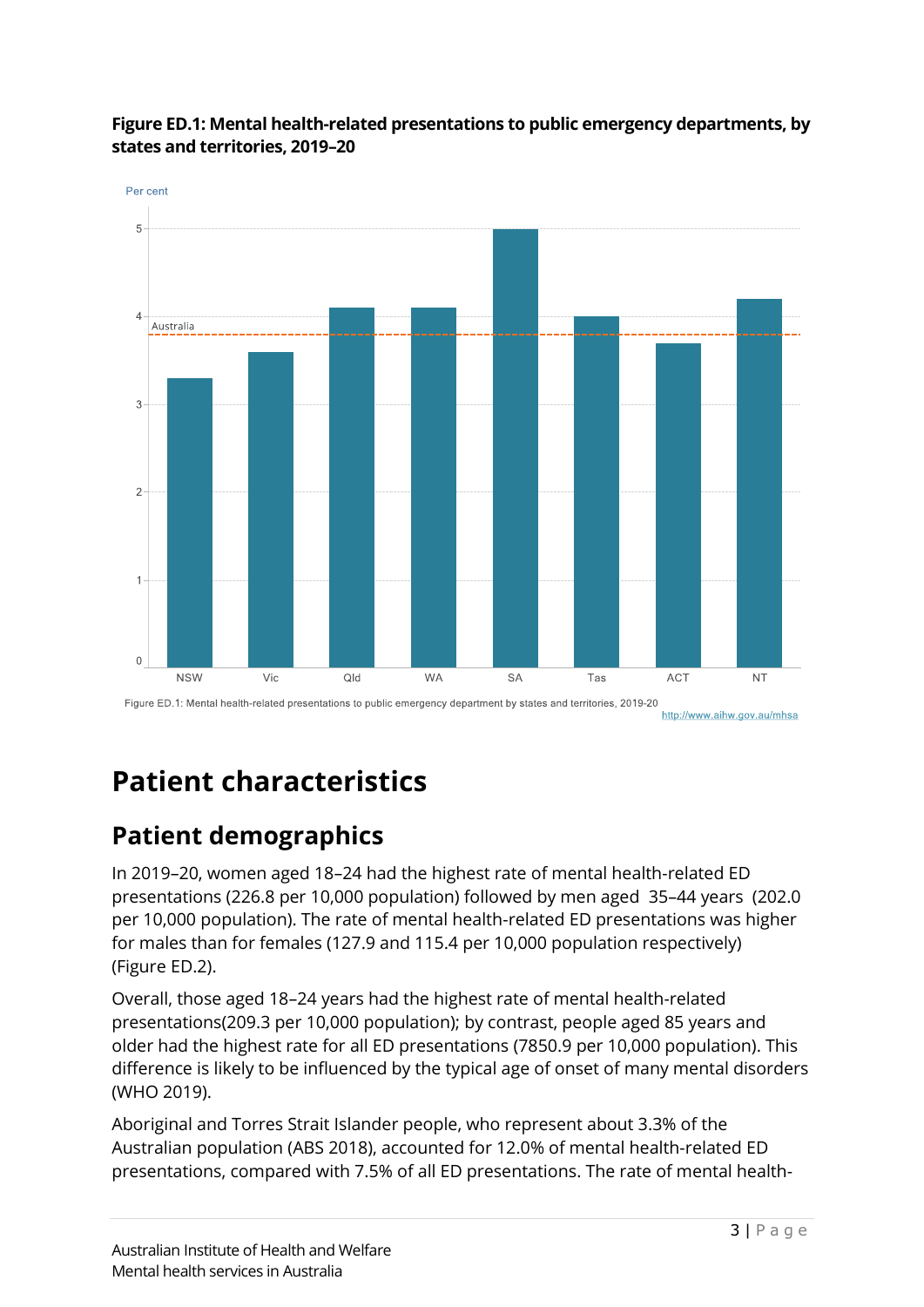related ED presentations for Indigenous Australians was more than 4 times that of non-Indigenous Australians (480.9 and 107.9 per 10,000 population respectively).



| Rate per 10,000 population |                                  |             |    |     |     |     |     |     |     |     |     |     |
|----------------------------|----------------------------------|-------------|----|-----|-----|-----|-----|-----|-----|-----|-----|-----|
| Age group                  | 0-4 years                        |             |    |     |     |     |     |     |     |     |     |     |
|                            | 5-11 years                       |             |    |     |     |     |     |     |     |     |     |     |
|                            | 12-17 years                      |             |    |     |     |     |     |     |     |     |     |     |
|                            | 18-24 years                      |             |    |     |     |     |     |     |     |     |     |     |
|                            | 25-34 years                      |             |    |     |     |     |     |     |     |     |     |     |
|                            | 35-44 years                      |             |    |     |     |     |     |     |     |     |     |     |
|                            | 45-54 years                      |             |    |     |     |     |     |     |     |     |     |     |
|                            | 55-64 years                      |             |    |     |     |     |     |     |     |     |     |     |
|                            | 65-74 years                      |             |    |     |     |     |     |     |     |     |     |     |
|                            | 75-84 years                      |             |    |     |     |     |     |     |     |     |     |     |
|                            | 85 years and over                |             |    |     |     |     |     |     |     |     |     |     |
| Sex                        | Male                             |             |    |     |     |     |     |     |     |     |     |     |
|                            | Female                           |             |    |     |     |     |     |     |     |     |     |     |
| Indigenous status          | Indigenous Australians           |             |    |     |     |     |     |     |     |     |     |     |
|                            | Non-Indigenous Australians       |             |    |     |     |     |     |     |     |     |     |     |
| Remoteness                 | <b>Major Cities</b>              |             |    |     |     |     |     |     |     |     |     |     |
|                            | Inner Regional                   |             |    |     |     |     |     |     |     |     |     |     |
|                            | Outer Regional                   |             |    |     |     |     |     |     |     |     |     |     |
|                            | Remote and Very Remote           |             |    |     |     |     |     |     |     |     |     |     |
| <b>SEIFA</b>               | Quintile 1 (most disadvantaged)  |             |    |     |     |     |     |     |     |     |     |     |
|                            | Quintile 2                       |             |    |     |     |     |     |     |     |     |     |     |
|                            | Quintile 3                       |             |    |     |     |     |     |     |     |     |     |     |
|                            | Quintile 4                       |             |    |     |     |     |     |     |     |     |     |     |
|                            | Quintile 5 (least disadvantaged) |             |    |     |     |     |     |     |     |     |     |     |
|                            |                                  | $\mathbf 0$ | 50 | 100 | 150 | 200 | 250 | 300 | 350 | 400 | 450 | 500 |

Figure ED.2: Mental health-related emergency department presentations, by patient demographic characteristics, 2019-20 http://www.aihw.gov.au/mhsa

### **Patient area of usual residence**

Detailed data for mental health-related presentations by local area — [Primary Health](#page-11-3)  [Network \(PHN\)](#page-11-3) and [Australian Statistical Geography Standard Statistical Area Level 3](https://www.abs.gov.au/ausstats/abs@.nsf/Lookup/by%20Subject/1270.0.55.001~July%202016~Main%20Features~Statistical%20Area%20Level%203%20(SA3)~10015)  [\(SA3\)](https://www.abs.gov.au/ausstats/abs@.nsf/Lookup/by%20Subject/1270.0.55.001~July%202016~Main%20Features~Statistical%20Area%20Level%203%20(SA3)~10015)— show variation in the number and rate of presentations by geographical area across Australia. In 2019–20, the highest rate of mental health-related ED presentations was in the Barkly SA3 region (770.0 per 10,000 population) in the Northern Territory, followed by Alice Springs (541.5) in the Northern Territory and Young – Yass (534.1) in New South Wales.

Further information on NNAPEDCD coverage is available in the [data source](#page-8-1) section. The observed variability in ED presentation rates between geographical areas may be due to a range of factors such as the proportion of the population in an area with a diagnosable mental illness who present to the emergency department, and the accessibility of EDs to people in remote and rural areas. Other factors include the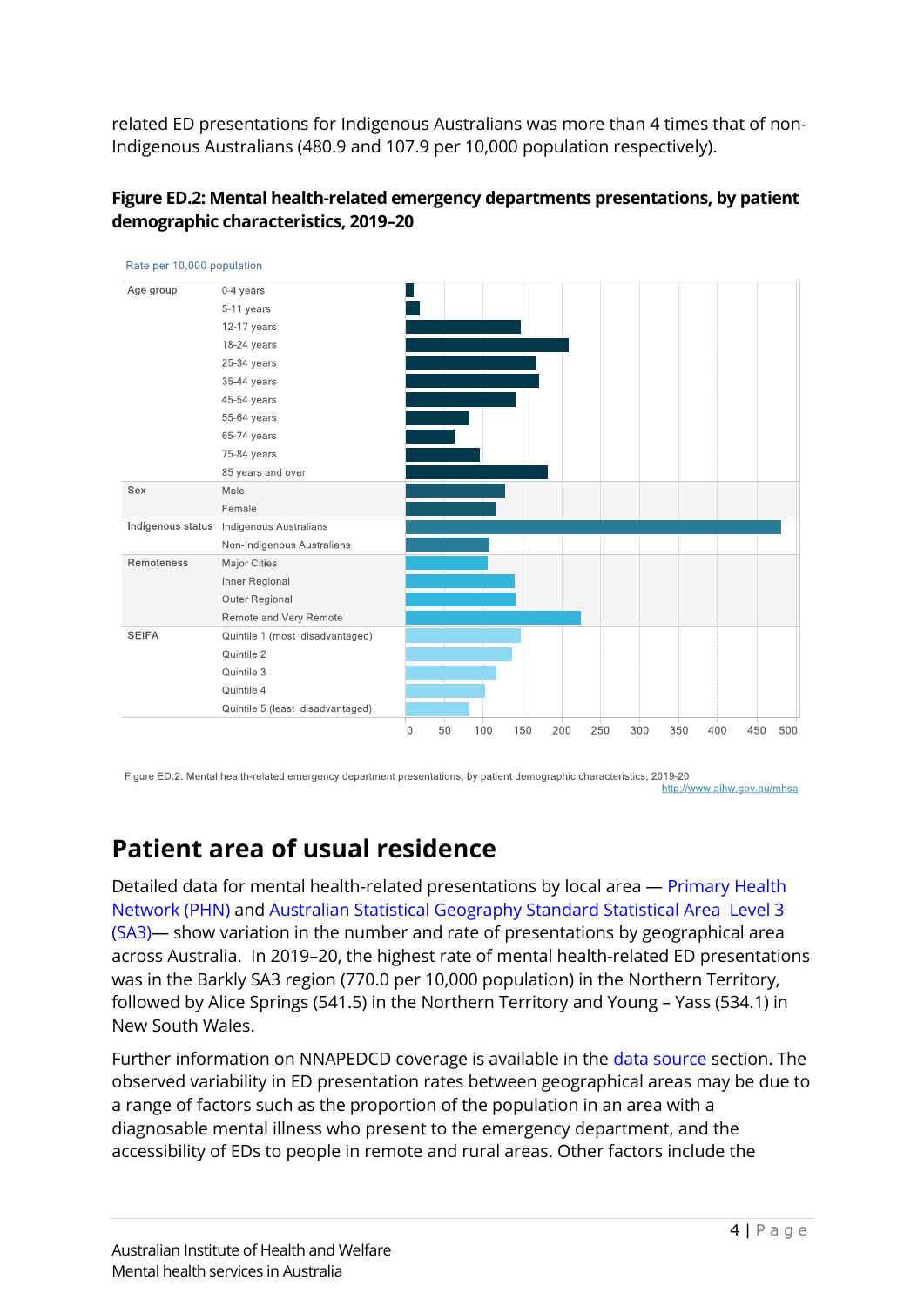availability of community-based services, and variability in approaches to planning and delivering mental health support services across and within states and territories.

# **Principal diagnosis**

Data on mental health-related presentations by principal diagnosis is based on the broad categories within the *Mental and behavioural disorders* chapter of the ICD-10-AM (Chapter 5). More details on diagnosis codes can be found in the [data source](#page-8-1) section.

More than three quarters (76.6%) of mental health-related ED presentations in Australian public EDs were classified by 4 principal diagnosis groupings in 2019–20 (Figure ED.3, ED.3.1):

- *Mental and behavioural disorders due to psychoactive substance use (F10–F19);*  (28.1%)
- *Neurotic, stress-related and somatoform disorders (F40–F49);* (27.0%)
- *Schizophrenia, schizotypal and delusional disorders (F20–F29);* (11.9%)
- *Mood (affective) disorders (F30–F39);* (9.7%).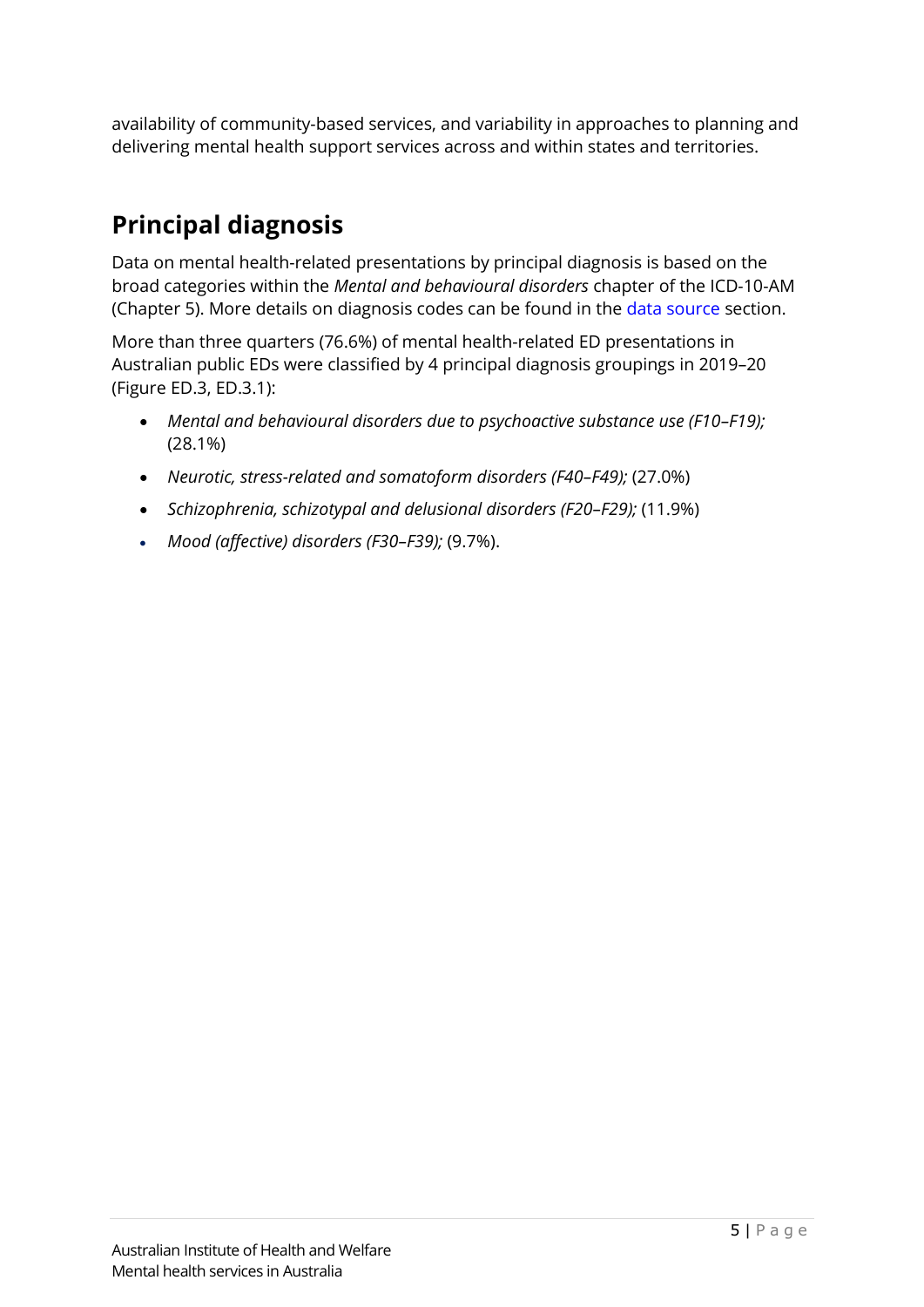



Figure ED.3: Mental health-related presentations to emergency departments, by principal diagnosis, 2019-20

http://www.aihw.gov.au/mhsa

## **Arrival mode**

The arrival mode records the mode of transport by which the person arrives at the emergency department. Half of mental health-related ED presentations in 2019–20 arrived via ambulance, air ambulance or helicopter rescue service (50.5%). This was almost double the proportion of all ED presentations that arrived by ambulance, air ambulance or helicopter rescue (26.9%). A smaller proportion of mental health-related ED presentations arrived by police or correctional service vehicles (6.0%); however, this was 10 times higher than the proportion of all ED presentations with this arrival mode (0.6%).

### **Triage category**

When presenting to an emergency department, patients are assessed to determine their need for care (i.e. triaged) and an appropriate [triage](#page-12-0) category is assigned to reflect priority for care. For example, patients triaged as the *Emergency* category require care within 10 minutes (ACEM 2013). However, due to a range of factors, care may or may not be received within the designated time-frames. Mental health-related ED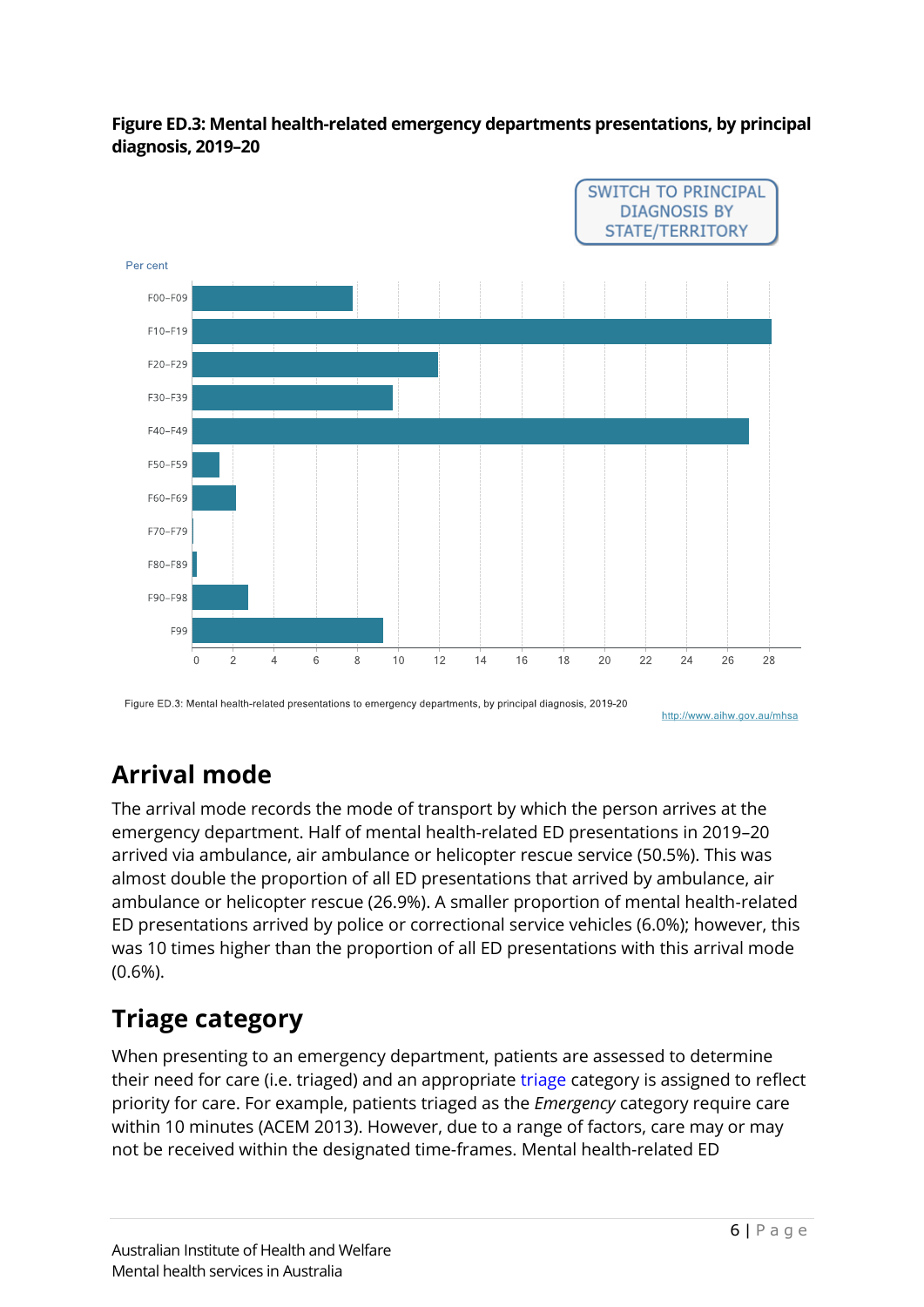presentations in 2019–20 had a higher proportion of presentations classified as *Urgent* (50.3%) than the proportion for all ED presentations (38.2%). (Figure ED.4, 4.1 and 4.2)





Figure ED.4: Mental health-related presentations to public emergency departments, by triage category, 2019-20

http://www.aihw.gov.au/mhsa

**SWITCH TO TRIAGE CATEGORY** 

# **Service characteristics**

### **Waiting time**

The median waiting time to be seen for mental health-related ED presentations was 18 minutes, with 68.0% of presentations seen on time according to their assessed triage status, compared to 74% of all ED presentations (AIHW 2021a). For mental healthrelated ED presentations, the Australian Capital Territory had the lowest proportion of presentations seen on time (41.9%) and New South Wales had the highest (76.5%). New South Wales also had the lowest median waiting time (14 minutes), and the Australian Capital Territory had the highest (47 minutes) (Figure ED.6).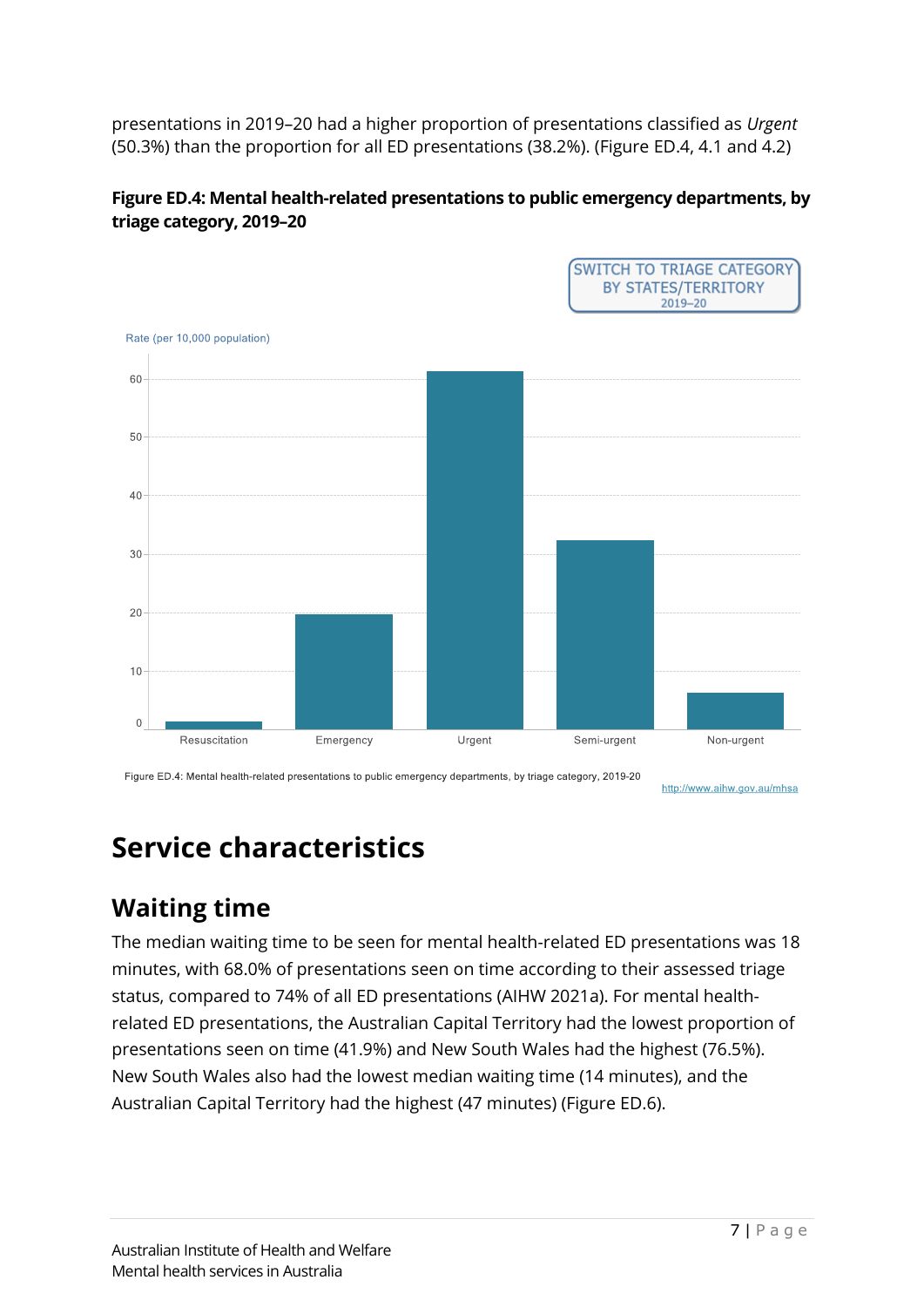# **Episode end status**

The most frequently recorded mode for ending a mental health-related ED presentation was for the [episode end status](#page-10-0) to have been completed with the patient departing without being admitted or referred to another hospital (58.1%). Just over one-third (34.0%) of presentations resulted in the patient being admitted to the hospital where the emergency service was provided, with a further 3.7% referred to another hospital for admission. This is higher than the result for all ED presentations in 2019–20, with 32.5% being admitted to hospital, either where the service was provided or referred to another hospital (AIHW 2021a). (Figure ED.5)



#### **Figure ED.5: Mental health-related emergency department presentations, by episode end status and states and territories, 2019–20**

Figure ED.5: Mental health-related emergency department presentations, by episode end status and states and territories, 2019-20 http://www.aihw.gov.au/mhsa

# **Length of stay**

The median length of stay for all mental health-related ED presentations in 2019–20 was 3 hours and 41 minutes (Figure ED.6). For mental health-related ED presentations ending in admission, the median length of stay in the EDs was 5 hours and 2 minutes whereas the median length of stay for presentations not ending in admission was 3 hours and 11 minutes. Nationally, 90% of mental health-related ED presentations were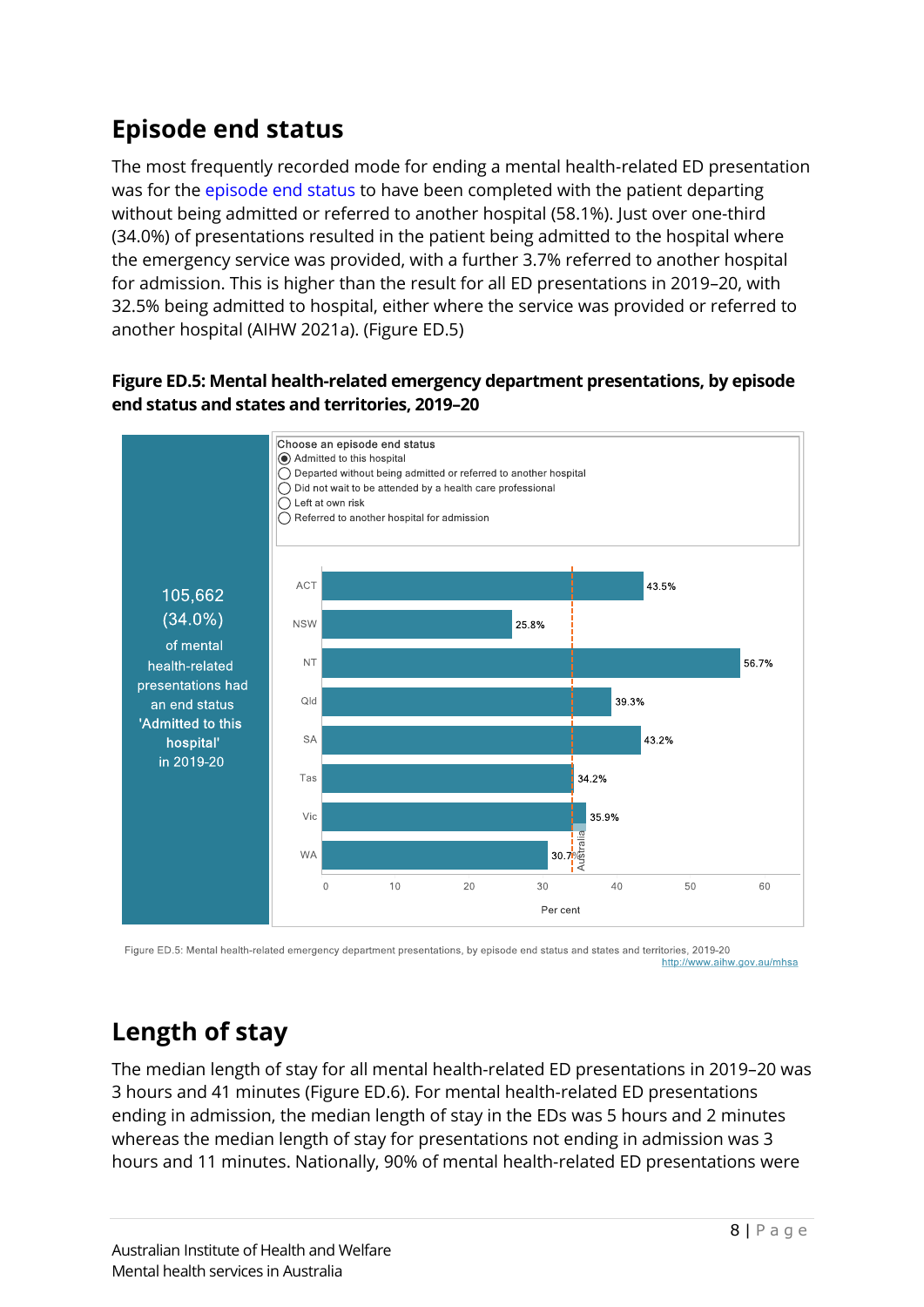completed within 13 hours and 22 minutes, which is longer than the same measure for all ED presentations (up to 7 hours 30 minutes) (AIHW 2021a).





Figure ED.6: Mental health-related emergency department presentation wait times and length of stay, by states and territories, 2019-20 http://www.aihw.gov.au/mhsa

# <span id="page-8-1"></span>**Data source**

### <span id="page-8-0"></span>**National Non-Admitted Patient Emergency Department Care Database**

All state and territory health authorities collect a core set of nationally comparable information on emergency department (ED) presentations (including mental healthrelated ED presentations) in public hospitals within their jurisdiction. The AIHW compiles this data annually to form the National Non-Admitted Patient Emergency Department Care Database (NNAPEDCD). In 2019–20, 292 of Australia's public hospital emergency departments reported emergency department presentations to the NNAPEDCD (AIHW 2021b).

Prior to 2014–15, diagnosis-related information was not included in the NNAPEDCD, therefore, states and territories provided the AIHW with a bespoke analysis of mental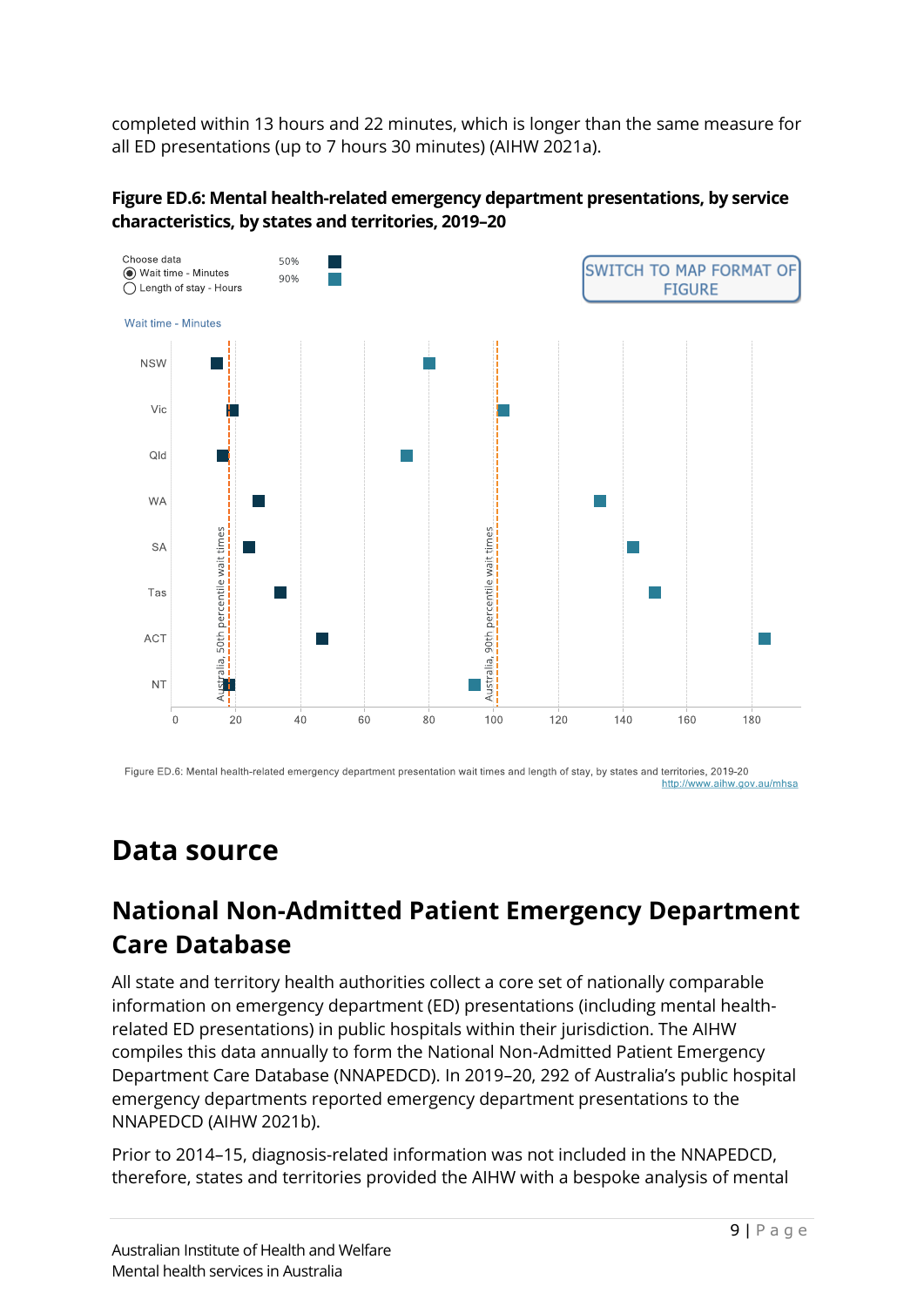health-related emergency department presentations. Data on principal diagnosis—that is, the diagnosis chiefly responsible for occasioning the presentation to the emergency department—has subsequently been included in the NNAPEDCD. In this report, data from 2014–15 to 2019–20 are sourced from the NNAPEDCD. Data from previous years was sourced directly from jurisdictions through an annual ad-hoc data request.

# **Definition of mental health-related emergency department presentations**

Mental health-related ED presentations in this report are defined as presentations in public hospital EDs that have a principal diagnosis of *Mental and behavioural disorders* (that is, codes F00–F99) in ICD-10-AM or the equivalent codes in ICD-9-CM. It does not include codes for self-harm or poisoning.

For 2019–20, principal diagnoses information is reported for the NNAPEDCD using ICD-10-AM (10th Ed) Principal Diagnosis Short List, developed by the Independent Hospital Pricing Authority (IHPA) from the full version of ICD-10-AM. Further information is available in *Emergency department care 2019–20 Appendixes* (AIHW 2021b).

The *Mental and behavioural disorders* principal diagnosis codes may not fully capture all mental health-related presentations to EDs, such as presentations for self-harm. Diagnosis codes for intentional self-harm sit outside the *Mental and behavioural disorders* chapter (X60–X84). Additionally, a presentation for self-harm may have a principal diagnosis relating to the injury, for example *Open wound to wrist and hand*. These presentations cannot be identified as mental health-related presentations in the NNAPEDCD and are not included in this report.

Further information on the [NNAPEDCD](https://meteor.aihw.gov.au/content/index.phtml/itemId/699738) is available on METeOR, the AIHW's Metadata Online Registry.

# **Presentation of regional data**

Please refer to the [technical notes](https://www.aihw.gov.au/reports/mental-health-services/mental-health-services-in-australia/classifications-and-technical-notes) for information on how data at regional levels are reported.

#### **References**

ABS (Australian Bureau of Statistics) 2018. Estimates of Aboriginal and Torres Strait Islander Australians, June 2016. Cat. No. 3238.0.55.001. Canberra: ABS

ACEM (Australasian College for Emergency Medicine) 2013. Policy on the Australasian Triage Scale (P06). Melbourne: Australasian College for Emergency Medicine. Viewed 17 July 2020, [https://acem.org.au/getmedia/484b39f1-7c99-427b-b46e-005b0cd6ac64/P06-](https://acem.org.au/getmedia/484b39f1-7c99-427b-b46e-005b0cd6ac64/P06-Policy-on-the-ATS-Jul-13-v04.aspx) [Policy-on-the-ATS-Jul-13-v04.aspx](https://acem.org.au/getmedia/484b39f1-7c99-427b-b46e-005b0cd6ac64/P06-Policy-on-the-ATS-Jul-13-v04.aspx)

AIHW (Australian Institute of Health and Welfare) 2021a. Emergency department care 2019-20. Canberra: AIHW. Viewed 9 March 2021. [https://www.aihw.gov.au/reports](https://www.aihw.gov.au/reports-data/myhospitals/sectors/emergency-department-care)[data/myhospitals/sectors/emergency-department-care](https://www.aihw.gov.au/reports-data/myhospitals/sectors/emergency-department-care)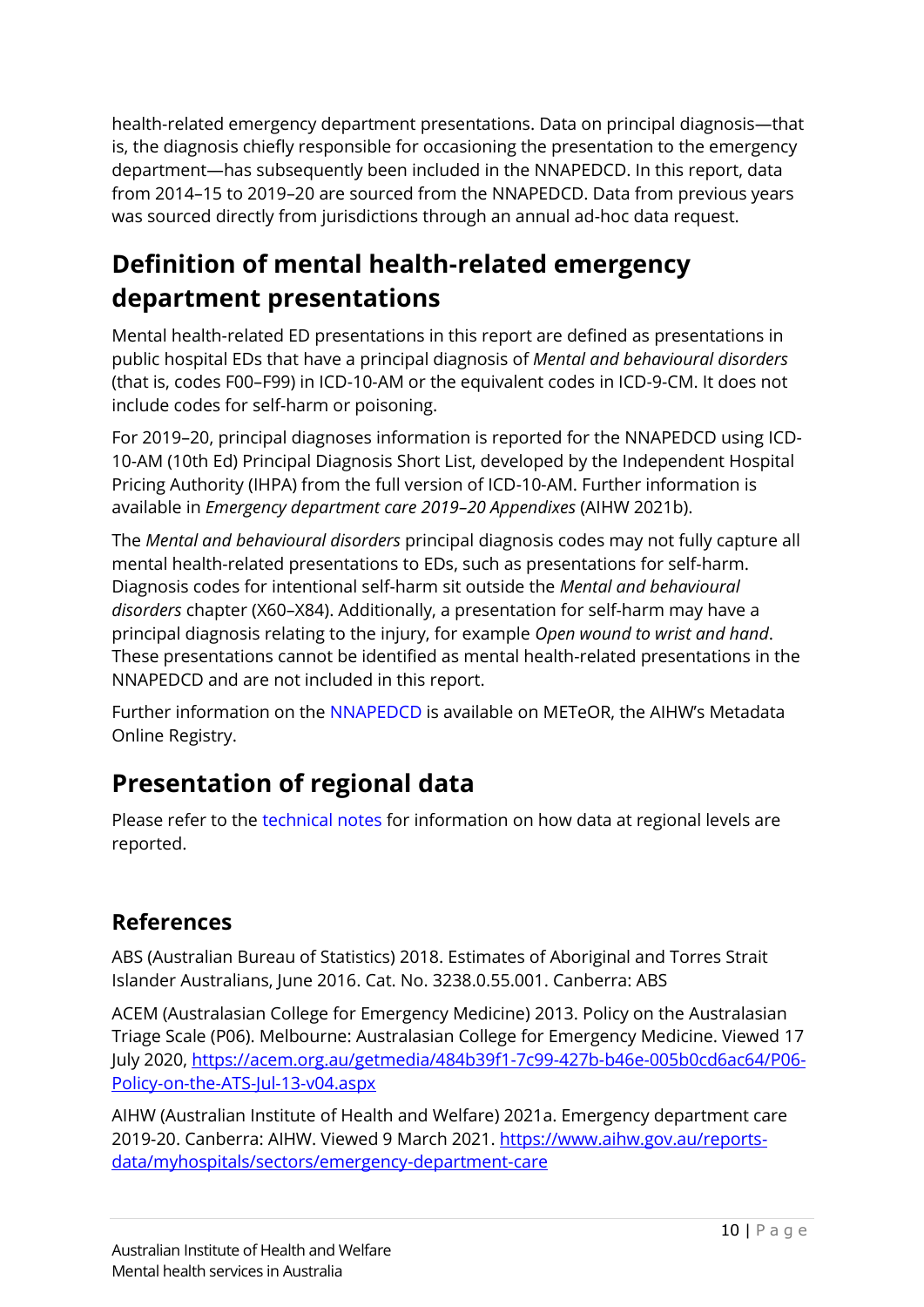AIWH 2021b. Hospitals info & downloads: About the data. Canberra: AIHW. Viewed 9 March 2021. [https://www.aihw.gov.au/reports-data/myhospitals/content/about-the](https://www.aihw.gov.au/reports-data/myhospitals/content/about-the-data)[data](https://www.aihw.gov.au/reports-data/myhospitals/content/about-the-data)

Morphet J, Innes K, Munro I, O'Brien A, Gaskin CJ, Reed F et al. 2012. Managing people with mental health presentations in emergency departments—A service exploration of the issues surrounding responsiveness from a mental health care consumer and carer perspective. Australasian Emergency Nursing Journal 15:148-55.

<span id="page-10-0"></span>World Health Organization (WHO) 2019. Adolescent mental health. Geneva: WHO. Viewed 15 July 2020. [https://www.who.int/news-room/fact-sheets/detail/adolescent](https://www.who.int/news-room/fact-sheets/detail/adolescent-mental-health)[mental-health](https://www.who.int/news-room/fact-sheets/detail/adolescent-mental-health)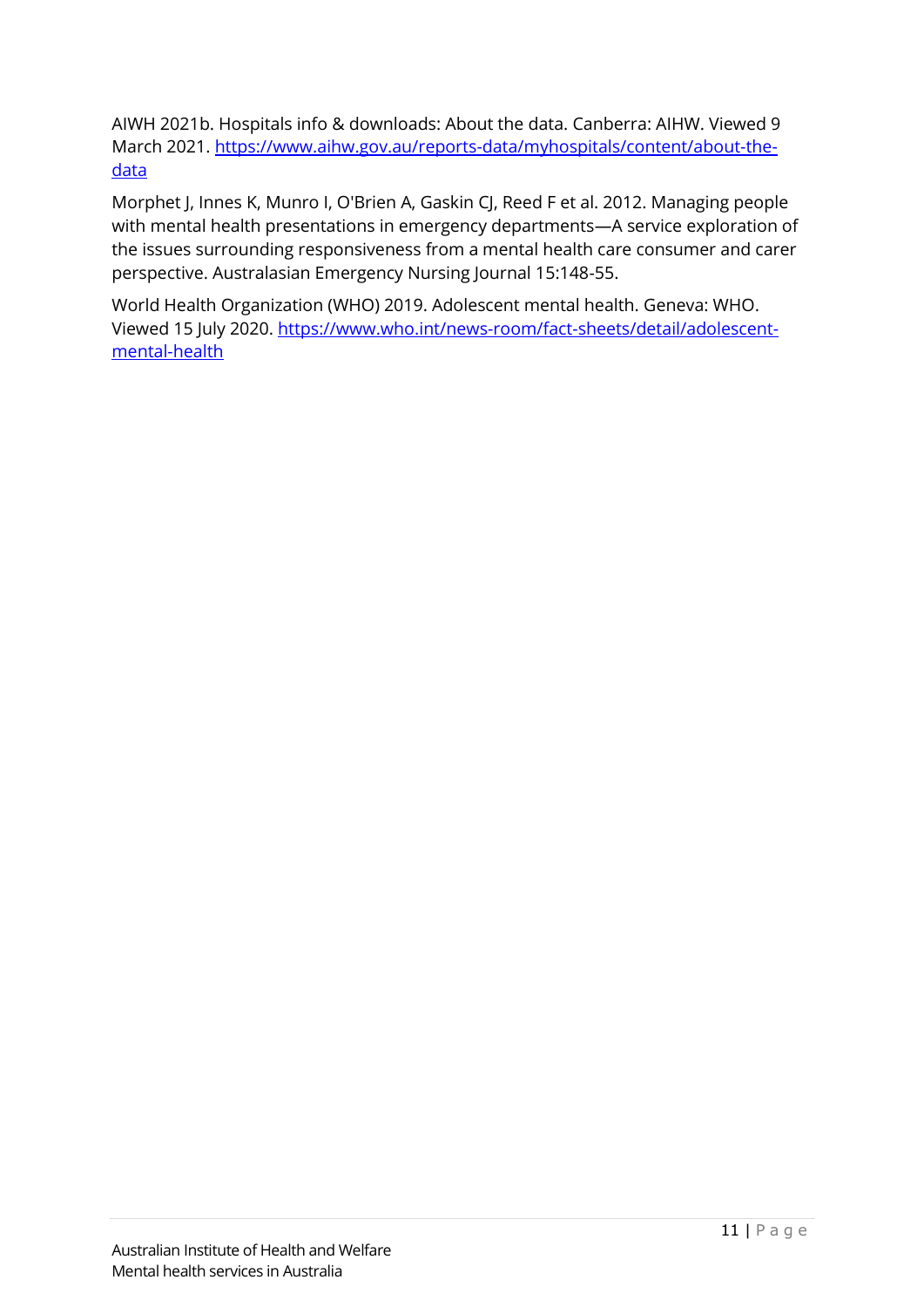### **Key concepts**

#### <span id="page-11-0"></span>**Mental health services provided in emergency departments**

<span id="page-11-3"></span><span id="page-11-2"></span><span id="page-11-1"></span>

| <b>Key Concept</b>                                                            | <b>Description</b>                                                                                                                                                                                                                                                                                                                                                                                                                                                                                                                                                                                                                                                                                                                                                                        |
|-------------------------------------------------------------------------------|-------------------------------------------------------------------------------------------------------------------------------------------------------------------------------------------------------------------------------------------------------------------------------------------------------------------------------------------------------------------------------------------------------------------------------------------------------------------------------------------------------------------------------------------------------------------------------------------------------------------------------------------------------------------------------------------------------------------------------------------------------------------------------------------|
| <b>Emergency department</b><br>(ED) presentation<br><b>Episode end status</b> | <b>Emergency department (ED) presentation</b> refers to the period of<br>treatment or care between when a patient presents at an emergency<br>department and when that person is recorded as having physically<br>departed the emergency department. It includes presentations for<br>patients who do not wait for treatment once registered or triaged in<br>the emergency department, those who are dead on arrival, and those<br>who are subsequently admitted to hospital or to beds or units in the<br>emergency department. An individual may have multiple presentations<br>in a year. For further information can be found in the Non-admitted<br>patient emergency department care NMDS 2019-20.<br>The <b>episode end status</b> indicates the status of the patient at the end |
|                                                                               | of the non-admitted patient emergency department service episode.<br>Further details on episode end status codes are available from the<br>AIHW Metadata Online Registry (METeOR).                                                                                                                                                                                                                                                                                                                                                                                                                                                                                                                                                                                                        |
| <b>Mental health-related</b>                                                  | Mental health-related emergency department (ED) presentation                                                                                                                                                                                                                                                                                                                                                                                                                                                                                                                                                                                                                                                                                                                              |
| emergency department<br>(ED) presentation                                     | refers to an emergency department presentation that has a principal<br>diagnosis that falls within the Mental and behavioural disorders chapter<br>(Chapter 5) of ICD-10-AM (codes F00-F99). It should be noted that this<br>definition does not encompass all mental health-related presentations<br>to emergency departments, as detailed above. Additional information<br>about this and applicable caveats can be found in the Data source<br>section.                                                                                                                                                                                                                                                                                                                                |
|                                                                               | Primary Health Network A Primary Health Network is an administrative health region                                                                                                                                                                                                                                                                                                                                                                                                                                                                                                                                                                                                                                                                                                        |
| (PHN)                                                                         | established to deliver access to primary care services for patients, as<br>well as co-ordinate with local hospitals in order to improve the overall<br>operational efficiency of the network. Further details on PHNs are<br>available from the Australian Government Department of Health.                                                                                                                                                                                                                                                                                                                                                                                                                                                                                               |
| <b>Principal diagnosis</b>                                                    | The <b>principal diagnosis</b> is the diagnosis established at the conclusion<br>of the patient's attendance in an emergency department to be mainly<br>responsible for occasioning the attendance.                                                                                                                                                                                                                                                                                                                                                                                                                                                                                                                                                                                       |
| <b>Socio-Economic Indexes</b>                                                 | SEIFA is a product developed by the Australian Bureau of Statistics                                                                                                                                                                                                                                                                                                                                                                                                                                                                                                                                                                                                                                                                                                                       |
| for Areas (SEIFA)                                                             | (ABS) that ranks areas in Australia according to relative socio-economic<br>advantage and disadvantage. It consists of 4 indexes based on<br>information from the five-yearly Census, each being a summary of a<br>different subset of Census variables and focuses on a different aspect<br>of socio-economic advantage and disadvantage. Further details are<br>available from the ABS.                                                                                                                                                                                                                                                                                                                                                                                                 |
| <b>Statistical Area 3 (SA3)</b>                                               | SA3s create a standard framework for the analysis of ABS data at the<br>regional level through clustering larger geographic groups that have<br>similar regional characteristics, administrative boundaries or labour                                                                                                                                                                                                                                                                                                                                                                                                                                                                                                                                                                     |